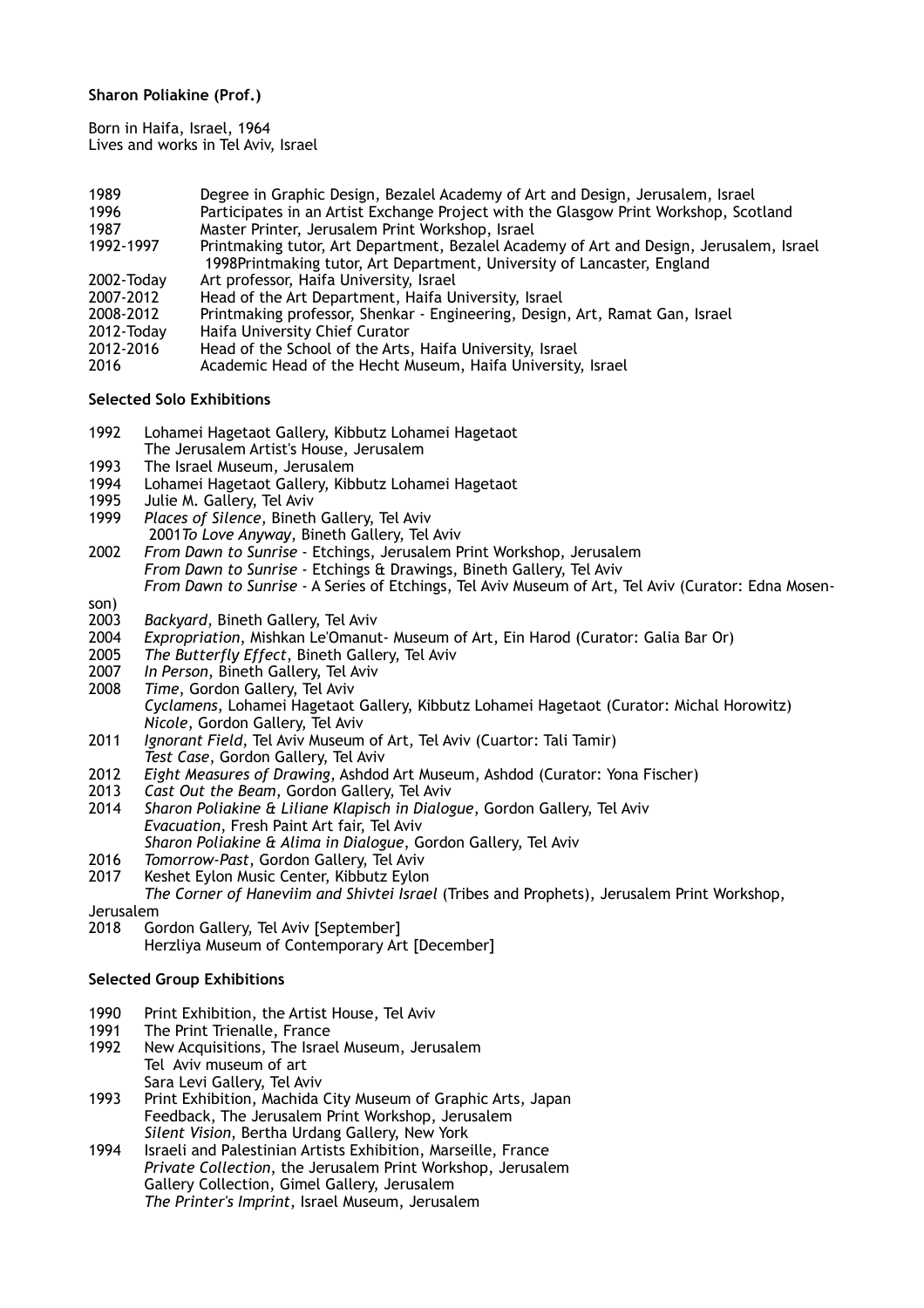- 1995 *Saved Collection*, The Jerusalem Print Workshop, Jerusalem
- 1997 *Homage to Bertha Urdang*, Artspace Gallery, Jerusalem
- 2000 *Contemporary Israeli Prints*, Sungkok Art Museum, Seoul, South Korea *The Print and the Poem*, The Jerusalem Print Workshop, Jerusalem *Focus on Painting*, Haifa Museum of Art, Haifa (Curator: Daniella Talmor) 2001*Dyo-Eikon: Portrait Exhibition*, Jerusalem Print Workshop, Jerusalem (Curator: Irena Gordon) *Dialogue*, The House of the Israeli Parliament, Jerusalem *Artic 3*, The Genia Schreiber University Art Gallery, Tel Aviv (Curator: Mordechai Omer) The Ministry of Education Award Exhibition, Museum of Israeli Art, Ramat Gan *Exhibition 28 – New Printings*, The Jerusalem Print Workshop, Jerusalem *Homage to Kupfermann*, Artspace gallery, Jerusalem The Sylvia and Arturo Schwartz Contemporary Art Collection, Tel Aviv Museum of Art, Tel Aviv 2003 *Metamorphosis: Works by Young Israeli Artists*, Israel Museum, Jerusalem (Curator: Timna Seligman) *Shame*, the Digital Art Center, Holon (Curator: Hanna Farah Kufer Birim) 2004 *Prints and Artist's Books*, *Widner Gallery, Austin Arts Center, Trinity College*, Hartford Connecticut, USA *Soft Corner*, The Ein Harod Museum of Art, (Curator: Uriel Miron and Galia Bar Or) *Traces,* The 2nd Biennial for Drawing in Israel, The Artists House, Jerusalem (Curator: Dror Burstein) *Homage to Hanoch Levin*, Haifa Museum of Art, Haifa 2005 *Forms of Freedom: Young Israeli Artists*, Traveling exhibition in Ukraine *Orlando*, Jerusalem Print Workshop, Jerusalem (Curators: Sharon Poliakine & Osnat Rechter) 2006 *Restraint*, first exhibition in the series "Elections 2006", Bineth Gallery, Tel Aviv, (Curator: Sharon Poliakine) Artist's Books (published by Gottesman and the Cabri Print Workshop), Tel Aviv Museum of Art (Curator: Mordechai Omer) *Art and Brain*, The Israel Museum, Jerusalem (Curator: Meira Perry Lehman) 2007 *Traces*, The 3<sup>rd</sup> Biennial for Drawing in Israel, The Artists House, Jerusalem (Curator:Dalia Manor) *On a Small Scale*, The Jerusalem Print Workshop (Curator: Irena Gordon) 2008 *HeartQuake*, On the Seam Museum, Jerusalem (Curator: Raphie Etgar) *Etching, Scratches and Scars: Changing Representations of the Israeli Soldier*, Petach-Tikva Museum of Art (Curator: Sigal Barkai) 2009 *Opportune Support*, Kupfermann House Collection, Kibbutz Lohamei Hagetaot (Curator: Yona Fischer)<br>2010 2010 *More Than One*, The Jerusalem Print Workshop, Jerusalem *Traces*, The 4th Biennial for Drawing in Israel, The Artists House, Jerusalem (Curator: Tamar Manor-Friedman) 2011 *Freedom of Expression: True Colours*, Soho Gallery, London & Cube Gallery, Manchester, England Group Exhibition from the Gallery Collection, Gordon Gallery, Tel Aviv 2012*Parallel*, Gordon Gallery, Tel Aviv  *Renaissance and Reality*, The Open University, Raanana (Curator: Alec Mishori) *After*, Gordon Gallery, Tel Aviv 2013 *Layers of Identity: Prints from the Jerusalem Print Workshop*, LA Print Space, Los Angeles, California, USA *The Happy Mummy*, Ramat Gan Museum, Ramat Gan (Curator: Mira Avgar) Summer Exhibition, Gordon Gallery, Tel Aviv<br>2014 Print Time, The Open Museum, Tefen Indust 2014 *Print Time*, The Open Museum, Tefen Industrial Park (Curators: Ruthi Ofek & Irena Gordon) *Chicago Triangle*, Haifa Museum of Art (Curator: Ruti Direktor) *Body, Place*, The Jerusalem Print Workshop, Jerusalem 2015 *Printer's Proof*, The Jerusalem Print Workshop, Jerusalem (Irena Gordon & Tamar Gispan) *Covers*, Kupfermann House Collection, Kibbutz Lohamei Hagetaot (Curator: Yona Fischer) Summer Exhibition, Gordon Gallery, Tel Aviv 2016 *Take Painting*, Petach-Tikva Museum of Art, Petach-Tikva (Curator: Larry Abramson) *Unprotected Zone*, On the Seam Museum, Jerusalem (Curator: Raphie Etgar) 2017 *He Never Stayed for Breakfast*, Kupfermann House Collection, Kibbutz Lohamei Hagetaot (Curator: Tula Amir) *Ingathering*, Tel Aviv Museum of Art *Assemblage*, Atelier Shemi, Kibbutz Cabri *Landscapes*, Gordon Gallery, Tel Aviv  *Across From*, Manofim, Jerusalem Contemporary Art Festival, Jerusalem 2018 Final Exhibition, Gordon Gallery, Tel Aviv (Curator: Amon Yariv) *No pasarán: 80 Years of the Spanish Civil War*, The Jerusalem Print Workshop, Jerusalem (Curator: Arik Kilemnik)